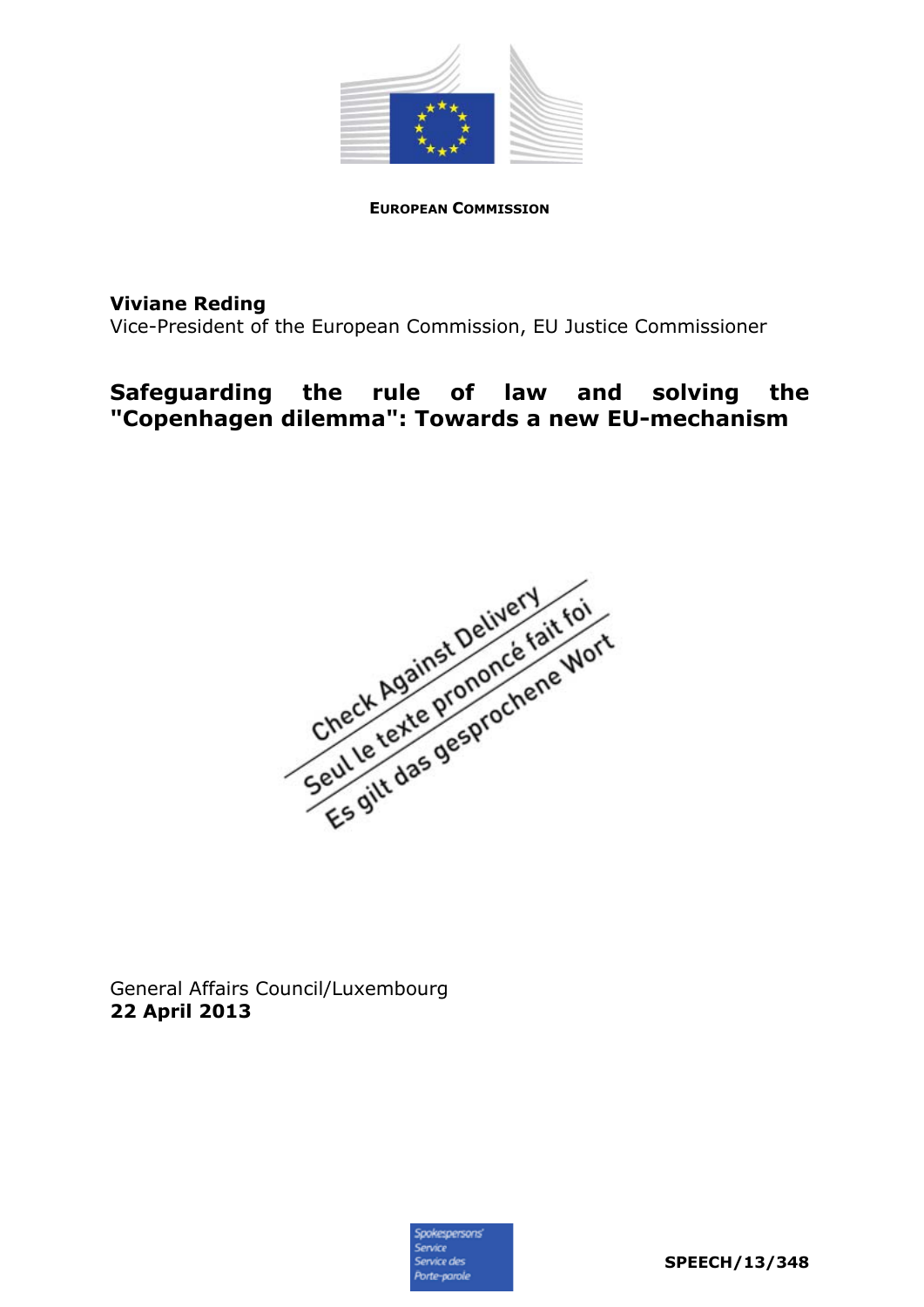## **Main Messages**

What we are lacking is a better developed set of instruments to fill the gaps between the "soft power" of political persuasion, the role of the Commission as the guardian of the Treaties and the "nuclear option" of Article 7.

President Barroso has called for better instruments, and the Commission has started developing them. We note that the **letter of the four Foreign Ministers** appears to go in a similar direction, and **we welcome this political support**.

We see this **process as more for the medium than the short term**. While not excluding any scope for further action under the current Treaties, we also believe that it would be appropriate to **include this subject matter into future reflection on the Treaty** as well. Because creating an effective new mechanism will require legitimacy and acceptance by all Member States as it would give the Commission a new role that we do not currently have.

**The rule of law requires that individual cases are solved under the rules in place** at this moment in time. **We must not create new rules for a particular case**. This would go against the very nature of the rule of law.

We [the Commission] will also discuss possible solutions to solve the "Copenhagen dilemma" with the European Parliament. Because the Commission believes that we **will need to have a broad agreement across all institutions on the scope and functioning of such a new mechanism** before we can take this further.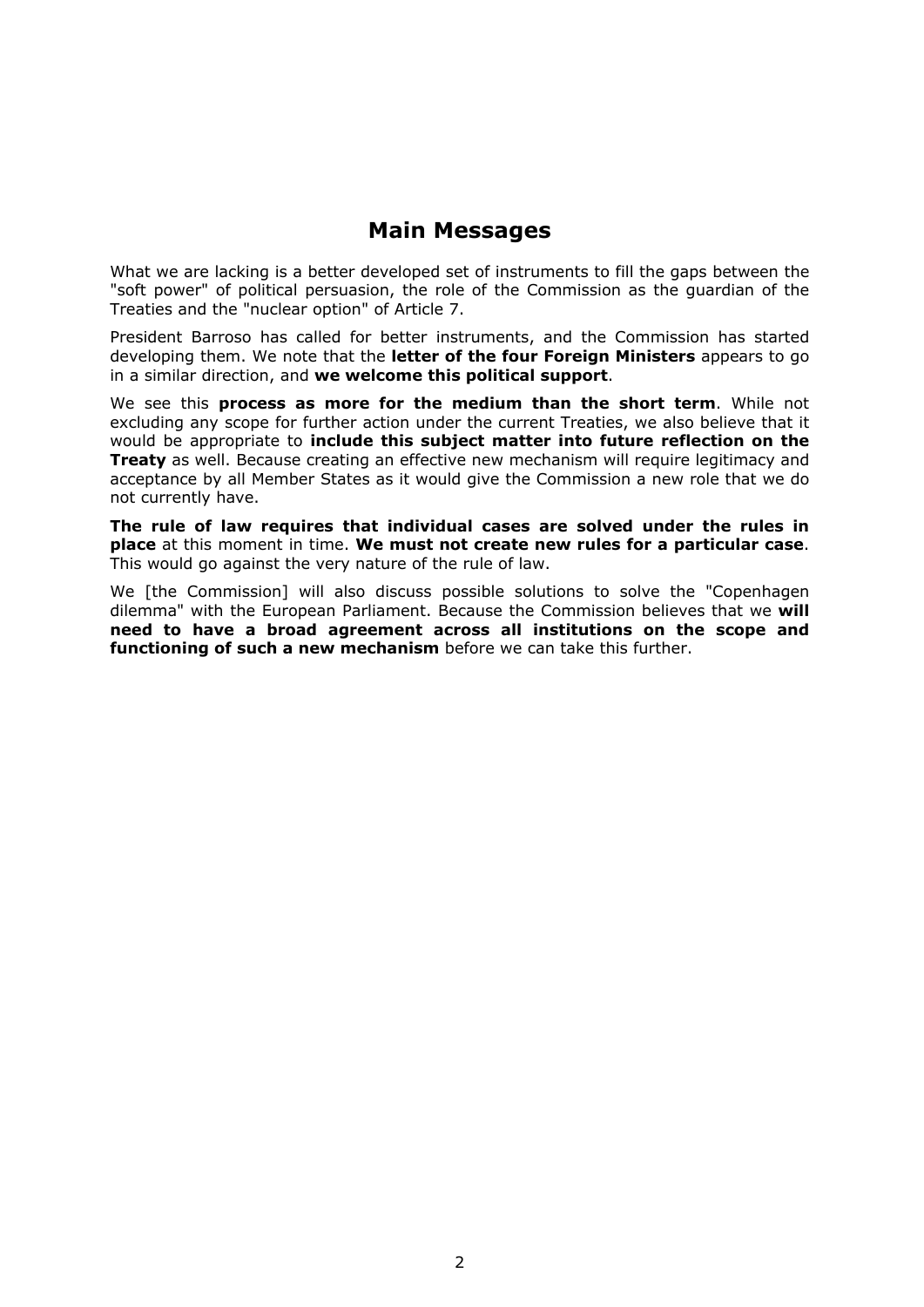## **Speech**

The European Commission believes that the letter of the four Ministers of Foreign Affairs raises a very important issue: the need for a more effective mechanism to safeguard the EU's fundamental values and in particular the rule of law across the European Union.

I welcome this opportunity to listen to a first exchange of views of Ministers here in the Council. Indeed, we should discuss effective ways to deal with risks for the legal and democratic fabric which underpin membership of the European Union.

As you all know, this is an issue that is very close to the heart and thinking of Commission President Barroso. The President already raised this question last September in his State of the Union address. In this address, President Barroso explicitly called for "a better developed set of instruments" to address threats to our fundamental values, the rule of law and democracy. President Barroso and I believe that we have to be coherent in the European Union: We already set a threshold of standards as a precondition for states who want to become members of the Union, the famous "Copenhagen criteria". We do this because we believe that these criteria are essential prerequisites for being part of our Union. However, if we do this, we should recognise that these principles must continue to be respected by all 27 on an on-going basis, including after accession has taken place. When you build a house, you do not just need solid foundations. You need these foundations to be capable of withstanding the normal use of the house. Copenhagen should therefore not be forgotten after accession. Quite the contrary.

The Commission acknowledges that the institutional arrangements at the level of the Union, as they exist at the moment under the present Treaties, have their limitations. Yes, we can, in our role as guardian of the Treaties launch infringement proceedings for violations of EU law – but in most cases, rule of law matters are closer to the national legal system than to EU law, and therefore cannot be addressed by infringement proceedings.

Yes, the Commission, the Parliament and one third of the Member States may trigger Article 7 of the Treaty on European Union – but we all know that this is tantamount to using a "nuclear option". And one should think twice or better even three times before resorting to this instrument.

What we are lacking is a better developed set of instruments to fill the gaps between the "soft power" of political persuasion, the role of the Commission as the guardian of the Treaties and the "nuclear option" of Article 7. This is particularly important for the rule of law, which is an important area for the way in which our citizens perceive the Union.

The Commission is currently working on a number of tools. In March, as you know, the Commission adopted [the EU Justice Scoreboard.](http://europa.eu/rapid/press-release_IP-13-285_en.htm) This Scoreboard is a tool designed as part of the European Semester process to promote effective, independent and highquality justice systems in Europe. By improving the justice system, we contribute to restoring growth in Europe and to strengthening the structural foundations needed for sustainable growth.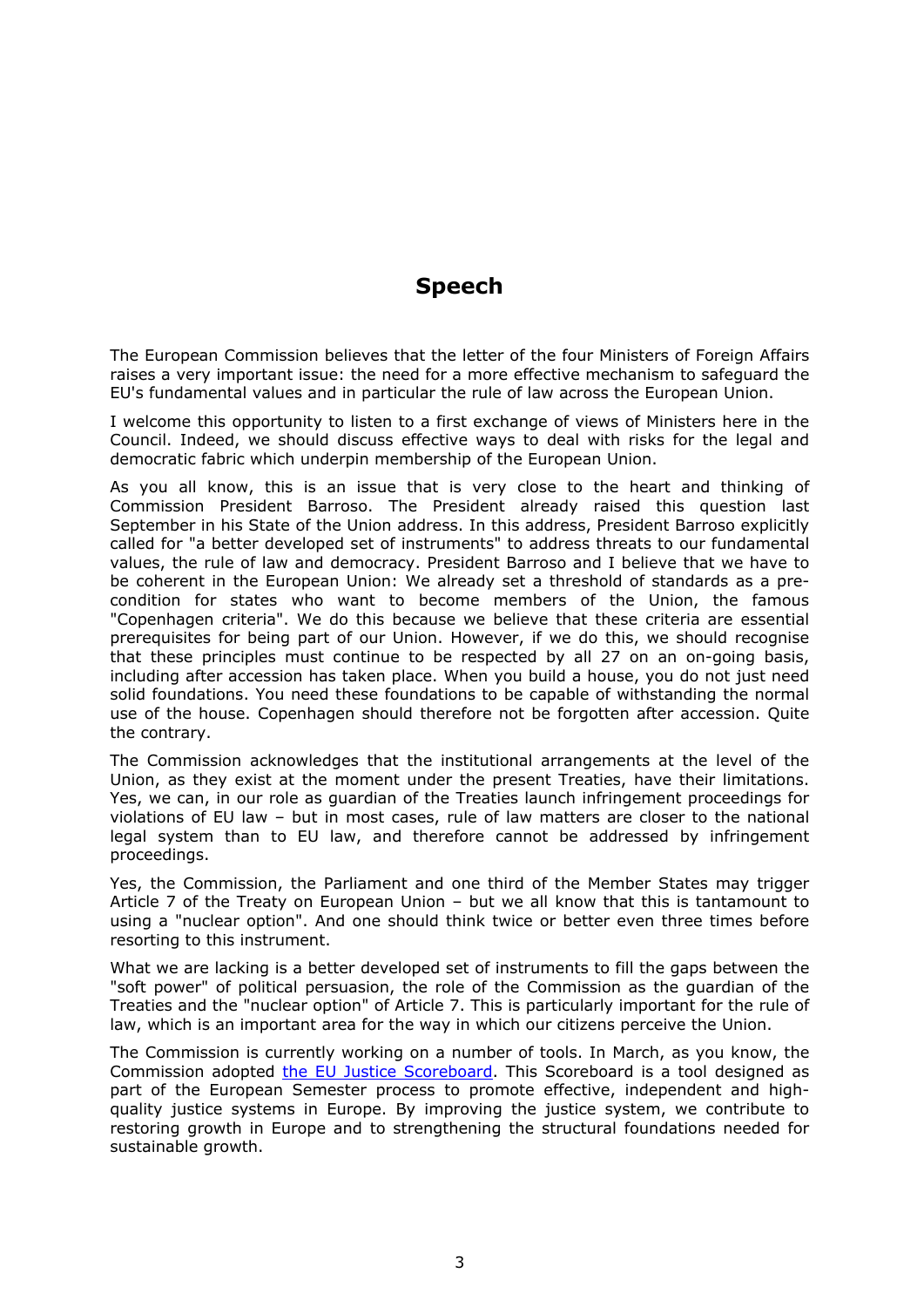Our reasoning is simple: an efficient and trustworthy justice system will bring an economic benefit. Trusting that the rule of law is fully upheld directly translates into investor confidence. Predictable, timely and enforceable justice decisions all have a key impact in making a country an attractive location for business and investment. The EU Justice Scoreboard aims, in cooperation with the Member States, to provide objective, reliable and comparable data on the functioning of justice systems in the Member States. In the European Semester of 2012, the Commission already issued targeted country specific recommendations to 6 Member States on the efficiency of judicial systems and procedures.

In addition we also have the experience of the Cooperation and Verification Mechanism for Bulgaria and Romania. This mechanism has been instrumental for progress and it remains an appropriate tool to assist reform efforts and to achieve a record of concrete and lasting results.

Last but not least, in certain cases we are already cooperating very closely, and in a complementary way, with the Secretary General of the Council of Europe, Mr Jagland, whose organisation has developed expertise on rule of law matters and national constitutions through its Venice Commission. We have been making use of this cooperation with regard to recent rule of law crises taking due account, of course, of the specific national circumstances of both.

The aim of all these tools is, each in its own manner, to identify shortcomings and allow Member States to address any deficiencies at an early stage.

Dear Ministers,

Preserving and defending the rule of law is fundamental for the Union. This is why it is important that all EU institutions and all Member States engage in a constructive and enhanced dialogue on this matter. President Barroso has called for better instruments, and the Commission has started developing them. We note that the letter of the four Foreign Ministers appears to go in a similar direction, and we welcome this political support.

It will take some time to assess the practical implications and the political potential of the different initiatives. We see this process as more for the medium than the short term. While not excluding any scope for further action under the current Treaties, we also believe that it would be appropriate to include this subject matter into future reflection on the Treaty as well. Because creating an effective new mechanism will require legitimacy and acceptance by all Member States as it would give the Commission a new role that we do not currently have.

A new mechanism will require strong endorsement by all Member States and by national Parliaments.

We should also be clear that we are not confusing current situations in this or that Member State with the possible creation of a new mechanism. Such situations need to be addressed with the tools at our disposal under the present Treaties.

The rule of law requires that individual cases are solved under the rules in place at this moment in time. We must not create new rules for a particular case. This would go against the very nature of the rule of law. At the moment, we thus have to work on the basis of the current Treaties. Should the system of checks and balances required by democratic principles be at stake in any of the Member States and lead to a clear risk of a serious breach of the rule of law, the Commission will of course not hesitate to make use of all instruments at its disposal to remedy any such situation, and we count on your support for this.